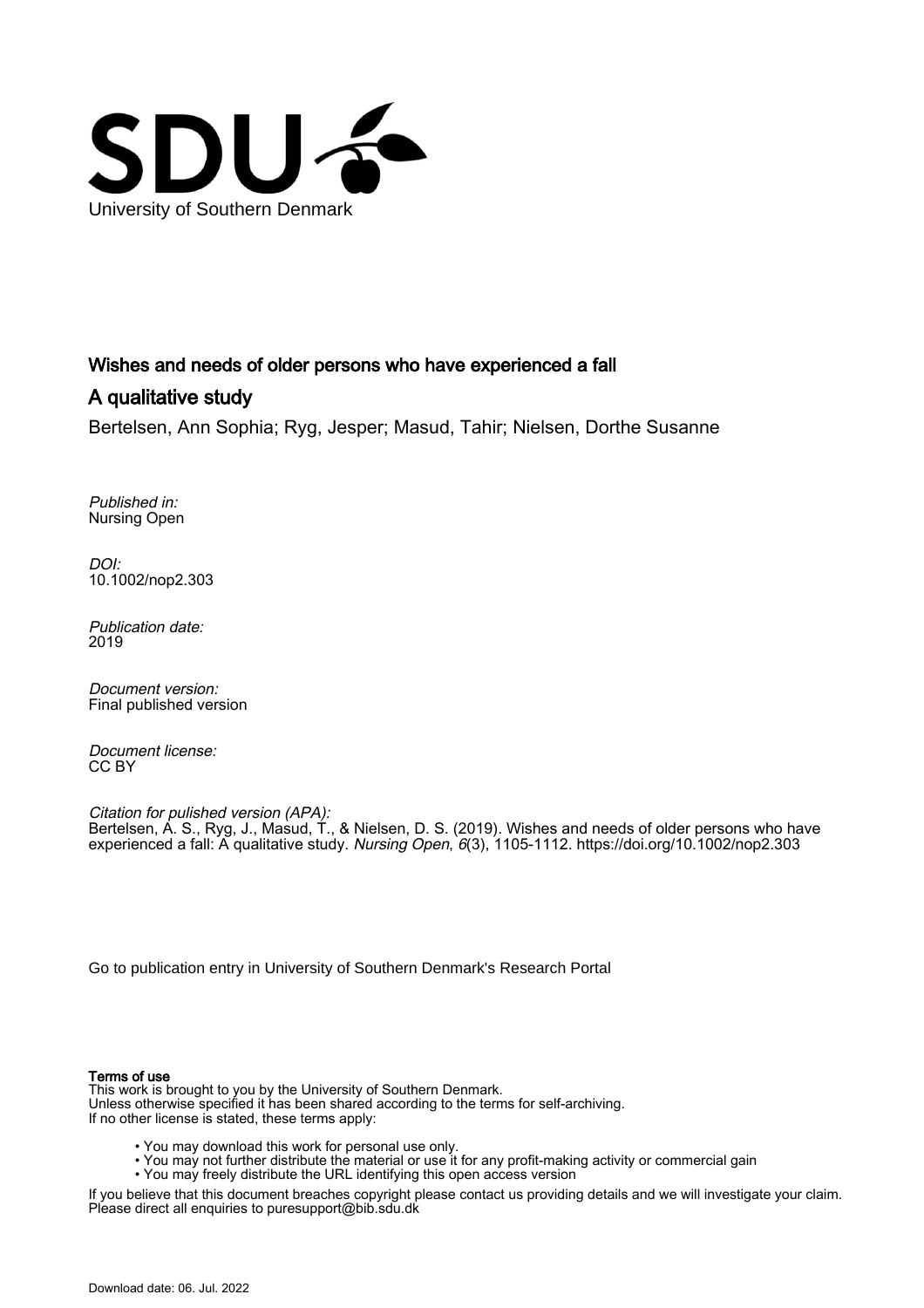## RESEARCH ARTICLE

# **Wishes and needs of older persons who have experienced a fall: A qualitative study**

1 Department of Geriatric Medicine, Odense University Hospital, Odense, Denmark

2 Department of Clinical Research, University of Southern Denmark, Odense, Denmark

3 Department of Geriatric Medicine, Nottingham University Hospitals Trust NHS, Nottingham, UK

4 Center of Global Health, University of Southern Denmark, Odense, Denmark

#### **Correspondence**

Ann Sophia Bertelsen, Department of Geriatric Medicine, Odense University Hospital, Kløvervænget 10, 5000 Odense C, Denmark. Email: [Ann.Sophia.Bertelsen@rsyd.dk](mailto:Ann.Sophia.Bertelsen@rsyd.dk)

#### **Funding information**

This research received no specific grant from any funding agency in the public, commercial, or not‐for‐profit sectors.

**Ann Sophia Bertelsen[1](https://orcid.org/0000-0003-3158-7898)** | **Jesper Ryg1,2** | **Tahir Masud1,2,3** | **Dorthe S. Nielsen[4](https://orcid.org/0000-0002-3954-7551)**

### **Abstract**

**Aim:** The aim of this study was to explore the needs and wishes in everyday life of older persons who have experienced a fall.

**Design:** A hermeneutic‐phenomenological design with semi‐structured interviews. **Method:** Interviews were analysed using systematic text condensation.

**Results:** Nine patients (5 women, 4 men) were included. The participants were be‐ tween 67–95 years old. Seven of the nine participants had suffered from recurrent falls. The analysis revealed four themes: "To maintain meaningfulness in everyday life after experiencing a fall", "Contact with professionals can be a prerequisite for feeling well and motivated after a fall", "A need for assistive technology and aids in everyday life" and "Asking for help can be a challenge". Our findings highlight that older‐per‐ son-centred care and treatment are essential to address the complex variations in needs and wishes of older persons who have experienced a fall.

#### **KEYWORDS**

falling, hermeneutic phenomenology, older fallers, patient perspectives, qualitative study, wishes and needs

# **1** | **INTRODUCTION**

Older persons experiencing a fall in their everyday life institute a common problem and a serious challenge for healthcare systems. One‐third of the population over 65 years of age fall at least once a year, and the proportion rises to 50% in older people above 80 years of age (Blake et al., 1988; O'Loughlin, Robitaille, Boivin, & Suissa, 1993). Furthermore, having fallen once increases the risk of fall‐ ing again (Tinetti, Speechley, & Ginter, 1988). The World Health Organization reports that the number of persons over 60 years is growing faster than any other age group (WHO, 2007). This increase in the proportion of older people at risk is expected to lead to an in‐ crease in the number of falls, which makes falling and the associated consequences increasingly problematic worldwide in terms of mor‐ bidity and significant health and social care costs for all European Countries in the future (Todd, 2004).

The international literature shows a plethora of information on interventions to try and prevent older people from falling; however, work is still needed to identify how to increase patient concordance with interventions (recruitment, uptake, acceptability, motivation and adherence) to reduce the risk of falls (Todd, 2004).

Further research to close this knowledge gap is therefore im‐ portant to maximize health professionals' ability to help older per‐ sons who have experienced a fall. Furthermore, interventions and services for fallers can only be effective if they appeal to the older age group and meet their wishes and needs. This requires knowledge from a patient perspective in a way that makes it possible for the health professionals to understand what is important in everyday life of an older person after a fall event.

Previous studies have investigated various aspects regarding older persons after a fall event showing that they fear the conse‐ quences of falling (Tischler & Hobson, 2005), that falls can result

This is an open access article under the terms of the Creative Commons [Attribution](http://creativecommons.org/licenses/by/4.0/) License, which permits use, distribution and reproduction in any medium, provided the original work is properly cited.

© 2019 The Authors. *Nursing Open* published by John Wiley & Sons Ltd.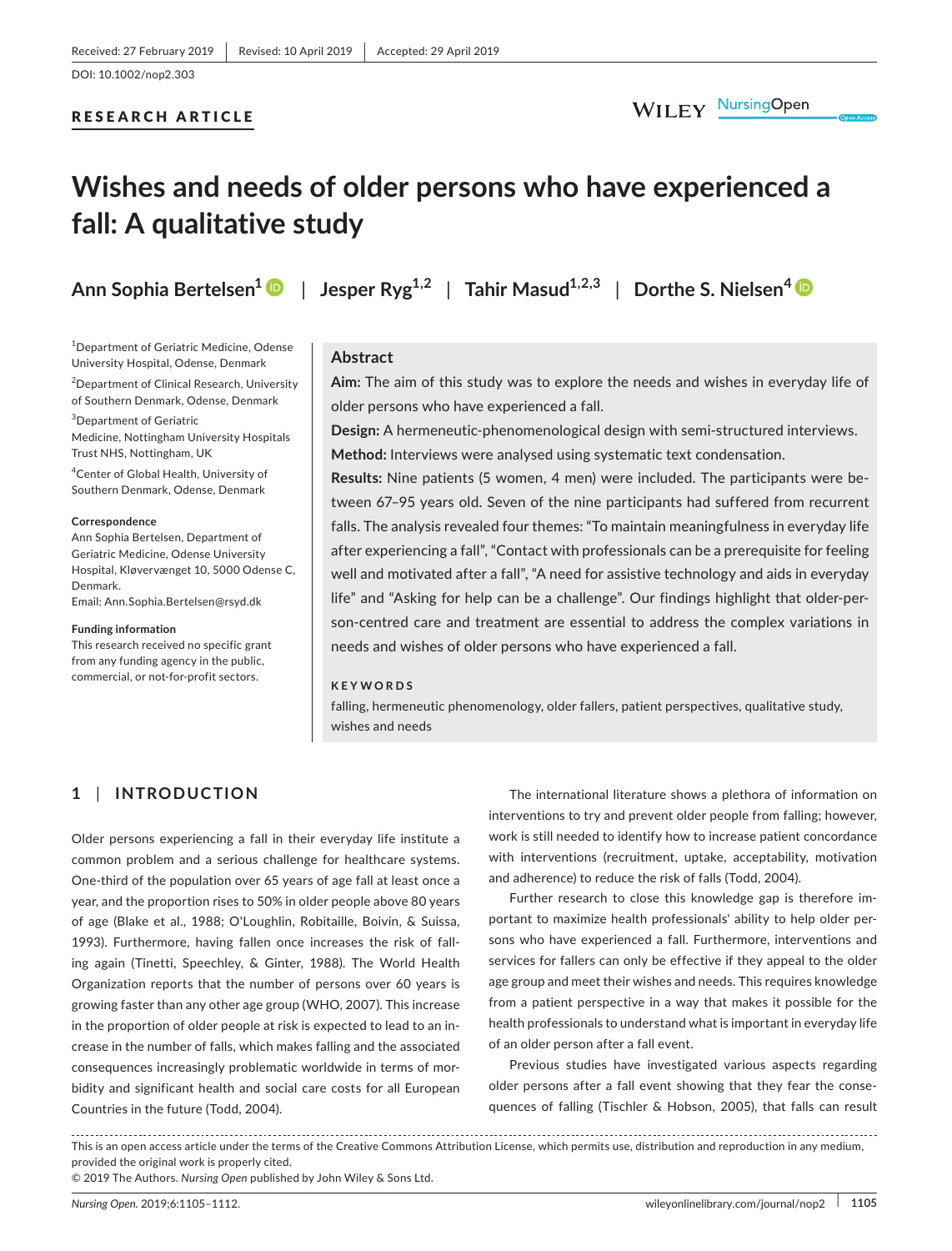**1106 WILEY NUISING OPEN BERTELSEN ET AL.** 

in a decline in health status, ability to undertake activities of living, lifestyle and quality of life (Roe et al., 2009), but also that some ac‐ cept fear of falling as a part of life (Mahler & Sarvimaki, 2012) and that older people can be embarrassed about wearing visible falls de‐ tection technology (Charlton, Murray, & Kumar, 2018). Furthermore, it has been reported that older women make a range of postfall responses and decisions, including engaging in the extra work re‐ quired to get back to normal, purposefully avoiding people, objects and places, being proactive and planning ahead and putting the fall out of mind (Bergeron, Friedman, Messias, Spencer, & Miller 2016). Finally, indications from prior reports state that health profession‐ als frequently fail to refer people to fall prevention interventions (Dickinson et al., 2011) and that future research could involve older people in decision‐making about falls prevention (McInnes, Seers, & Tutton, 2011).

However, despite these findings, there is still a gap in the existing literature. Further research needs to go beyond exploring how falling has an impact on everyday life and investigate *what* older persons wish and need in their everyday life after experiencing a fall. This knowledge could help health professionals to plan future interventions and services which would appeal to older persons after a fall event. Therefore, the aim of this study was to explore the needs and wishes in everyday life of older persons who have experienced a fall.

#### **2** | **METHOD**

The study is reported using the consolidated criteria for reporting qualitative studies (COREQ; Tong, Sainsbury, & Craig, 2007).

#### **2.1** | **Theoretical framework and study design**

A hermeneutic‐phenomenological approach was used together with a qualitative explorative design. Semi‐structured interviews were used to gather data to identify the variations in perspectives, thoughts and experiences regarding older persons needs and wishes in their everyday life after experiencing a fall (Vallgårda & Koch, 2011).

### **2.2** | **Participants and setting**

Purposive sampling (Maxwell, 2013) was used to include participants, and 10 older persons (five men and five women) above 65 years of age were invited to participate in the study. One person resigned from participation. The recruitment was conducted at the Falls Clinic at Department of Geriatric Medicine, Odense University Hospital, Denmark between 9 September 2017 and 6 December 2017. The nurses at the Falls Clinic acted as gatekeepers for getting in con‐ tact with the participants. We included persons who were cognitively well-functioning (defined as Mini-Mental State Examination above 24 points; Folstein, Folstein, & McHugh, 1975), were living in their own home and were able to speak and understand Danish.

All participants had experienced a fall within the last 3 months, and none had suffered any fractures.

#### **2.3** | **Data collection**

The semi-structured interviews were conducted using an interview guide containing six guiding questions, which was developed through literature search, experiences from clinical practice and discussion among authors (Table 1). Each interview started with an open question such as "Would you please tell me about your everyday life" to create a relaxed atmosphere and encourage the participants to give an answer using their own words and knowledge. The main author ASB was the interviewer in all the interviews which were held within a week after the participants were asked to participate.

The interviews took place in the participants' own home, which was decided by all participants and supported by the research team. The reason for this was to make sure that the participant was in a well-known environment, as well as eliminating the possible problems with transportation for the participant. In four out of nine interviews, a relative passively participated and sat next to the participant. By including the family member into the interview setting, a trusting environment was created in the interview situation, which helped the participant to share stories, experiences and thoughts.

To validate data from the interviews, the interviewer used the method of reflective listening (Rollnick, Miller, & Butler, 2008), a method where the interviewer repeats the key elements of what the participant has expressed, to secure that all important information is gathered in the right way and thoroughly understood.

## **2.4** | **Analysis**

The transcribed interviews were analysed by the method *systematic text condensation* (Malterud, 2012). This method consists of the fol‐ lowing steps: (a) total impression—from chaos to themes. In the first steps of the analysis, a phenomenological approach was used. The aim was to get a general overview of the whole material. Thus, all interview transcripts were read several times; (b) identifying and sorting meaning units—from themes to codes. In the second step, we

#### TABLE 1 Interview guide

#### **Guiding questions**

- 1. I would like to hear about your everyday life. Could you describe what your days are like? What do you like to do in your daily life?
- 2. Can you describe your last fall and how it felt? Have you fallen more than once?
- 3. Can you describe how your daily life has been after you expe‐ rienced your fall? Activities, physical state, mental state, mood, social activities, and personal care
- 4. How do you feel about your fall now? Do you have thoughts about falling again?
- 5. Is there anything you miss or need in your everyday life?
- 6. If anything were possible, what would you wish for in your daily life?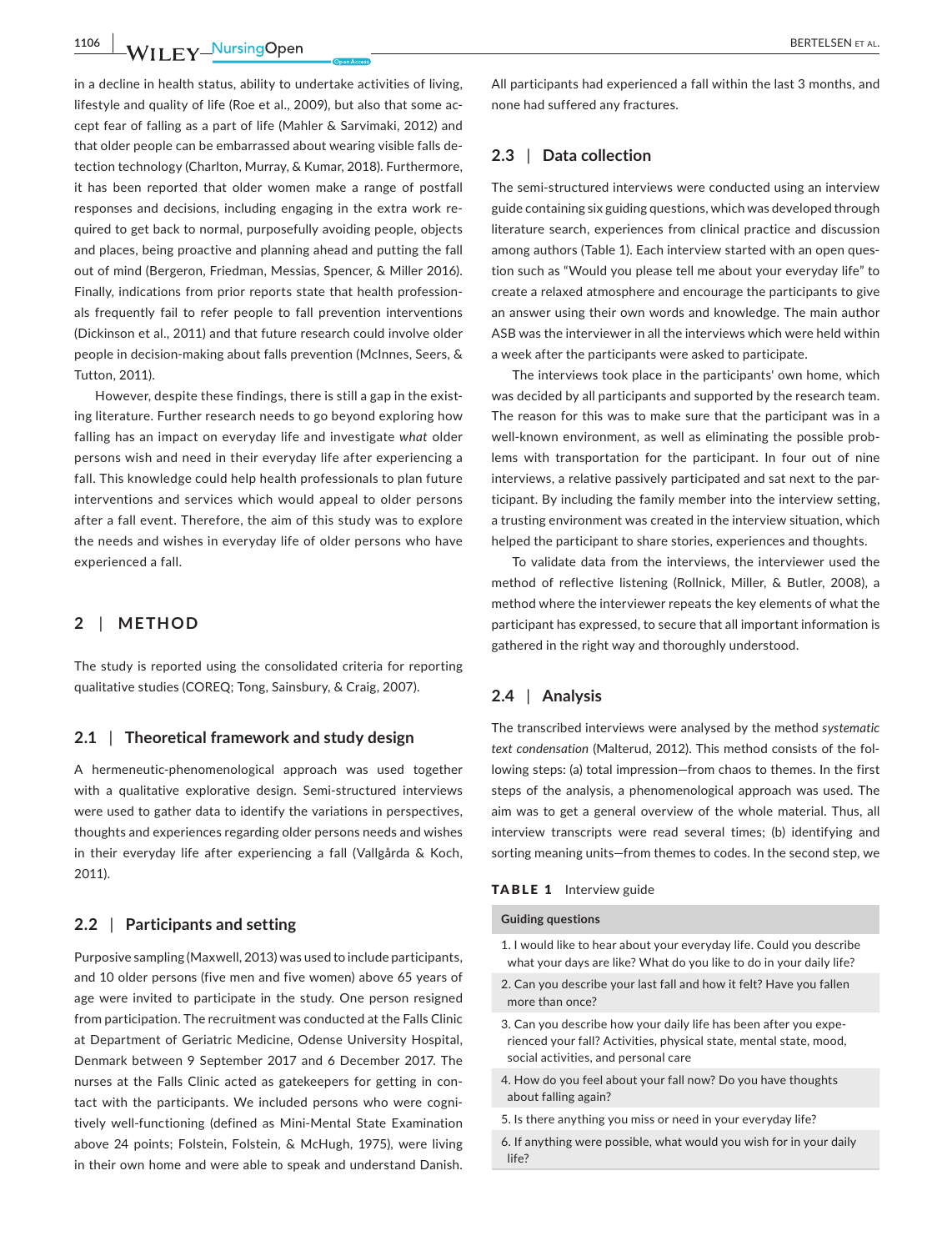TABLE 2 Schematic example of the steps in the analysis process from meaning units to condensation, to description and theme title

| <b>Meaning units</b>                                                                                                                                                                                         | Condensation                                                                                                                      | <b>Description</b>                                                                                                                                                                                                                                                                                                 | Theme title                             |
|--------------------------------------------------------------------------------------------------------------------------------------------------------------------------------------------------------------|-----------------------------------------------------------------------------------------------------------------------------------|--------------------------------------------------------------------------------------------------------------------------------------------------------------------------------------------------------------------------------------------------------------------------------------------------------------------|-----------------------------------------|
| "I have no wishes" (AF)                                                                                                                                                                                      | I have no wishes                                                                                                                  | The participants did not express                                                                                                                                                                                                                                                                                   | "Asking for help can<br>be a challenge" |
| "I do not miss anything at all () Overall, I'm not<br>really displeased with anything" (DF)                                                                                                                  | I do not miss anything at all. I'm<br>not displeased with anything                                                                | any needs or wishes for their<br>everyday life<br>Some participants rejected any<br>need for help and some felt no<br>need for going to the hospital<br>although they had experienced<br>one or more falls. It was of great<br>important to clarify that they<br>were independent and able to<br>manage themselves |                                         |
| "It was the fall clinic that called me. I would never<br>have gone to the hospital myself" (CM)                                                                                                              | The fall clinic called me. I would<br>never have gone to the hospital                                                             |                                                                                                                                                                                                                                                                                                                    |                                         |
| "Help is the last thing I'll ask for. As long as I can<br>handle it without help, no one will be called. I<br>have both wallpapered and laid floors here in<br>the house" (BM)                               | myself<br>Help is the last thing I'll ask for. I<br>have done everything by myself<br>in this house                               |                                                                                                                                                                                                                                                                                                                    |                                         |
| 'I'm annoyed that I had such an experience and<br>had to stay for a day and a half in the hospital.<br>They tear in me and ask if I have pain. No, I have<br>no pain! [] I don't care that I've fallen' (BM) | I'm annoyed that I had such an<br>experience and I don't care<br>that I've fallen. I do not want to<br>spend time at the hospital |                                                                                                                                                                                                                                                                                                                    |                                         |

identified and sorted out meaning units to identify the variation in perspectives and elicit accurate quotes describing the participants' perspectives regarding their needs and wishes in their everyday life; (c) condensation—from code to meaning. In step three, the meaning units were reread several times and the content was reduced into a condensate—an artificial quotation maintaining, which as far as pos‐ sible has the original terminology applied by the participants; and (d) synthesizing—from condensation to descriptions and concepts. In the fourth step of the analysis, a hermeneutical approach was added to the analysis (Vallgårda & Koch, 2011). In this final step, the aim was to understand and interpret the condensations and synthesize the contents of the condensates into the final descriptions regarding the participants' experiences and perspectives regarding their needs and wishes.

All coding and analysis were performed systematically using the software QSR NVIVO Pro 11. Table 2 shows a schematic example of the steps in the analysis process from meaning unit to condensation, description and theme title.

#### **2.5** | **Ethical considerations**

The Danish Data Protection Agency approved the study in accord‐ ance with the Act on Processing of Personal Data No. 17/31527. Approval by an official ethics committee was not required according to Danish law. All participants were informed that participation was voluntary, and they could withdraw from the study at any time with‐ out explanation. Informed written and verbal consent was obtained from all participants.

#### **3** | **RESULTS**

A total of nine persons were included in the study and completed the interviews. The participants were between 67–95 years old. The interviews lasted approximately 1 hr and were recorded and subsequently transcribed verbatim. The characteristics of the study participants are listed in Table 3. The participants' initials have been altered in this article to avoid identification. As shown in Table 3, the age, gender, civil status and type of accommodation varied among the participants. Eight of the nine participants were recurrent fallers.

The interviews revealed insight into the participant's perspec‐ tives of their wishes and needs for their everyday life after their fall experience. Some needs and wishes were directly linked to the fall experience while other needs and wishes were more connected to everyday life in general. In this way, the study gained knowledge about conditions and needs that had importance to the participants in their conduct of everyday life regardless of the fall experience along with wishes and needs in everyday life regarding their fall.

The results of the analysis were categorized into the following four themes: (I) "To maintain meaningfulness in everyday life after experiencing a fall"; (II) "Contact to professionals can be a prereq‐ uisite for feeling good and motivated after a fall"; (III) "A need for assistive technology and aids in everyday life"; and (IV) "Asking for help can be a challenge". The themes are presented in the following sections to illustrate the participant's perspectives, thoughts and feelings and to clarify what was expressed as important and needed in their everyday life after experiencing a fall.

## **3.1** | **Theme I: to maintain meaningfulness in everyday life after experiencing a fall**

The first theme of the analysis revealed that all participants expressed a general wish for maintaining a meaningful life after expe‐ riencing a fall. The specific wishes and needs varied depending on what the individual found most important in life and to what gave meaningfulness in their own everyday life.

After experiencing a fall, all participants expressed the impor‐ tance of not being dependent on others. It was a great wish to be able to do the things they wanted to do in their daily living, like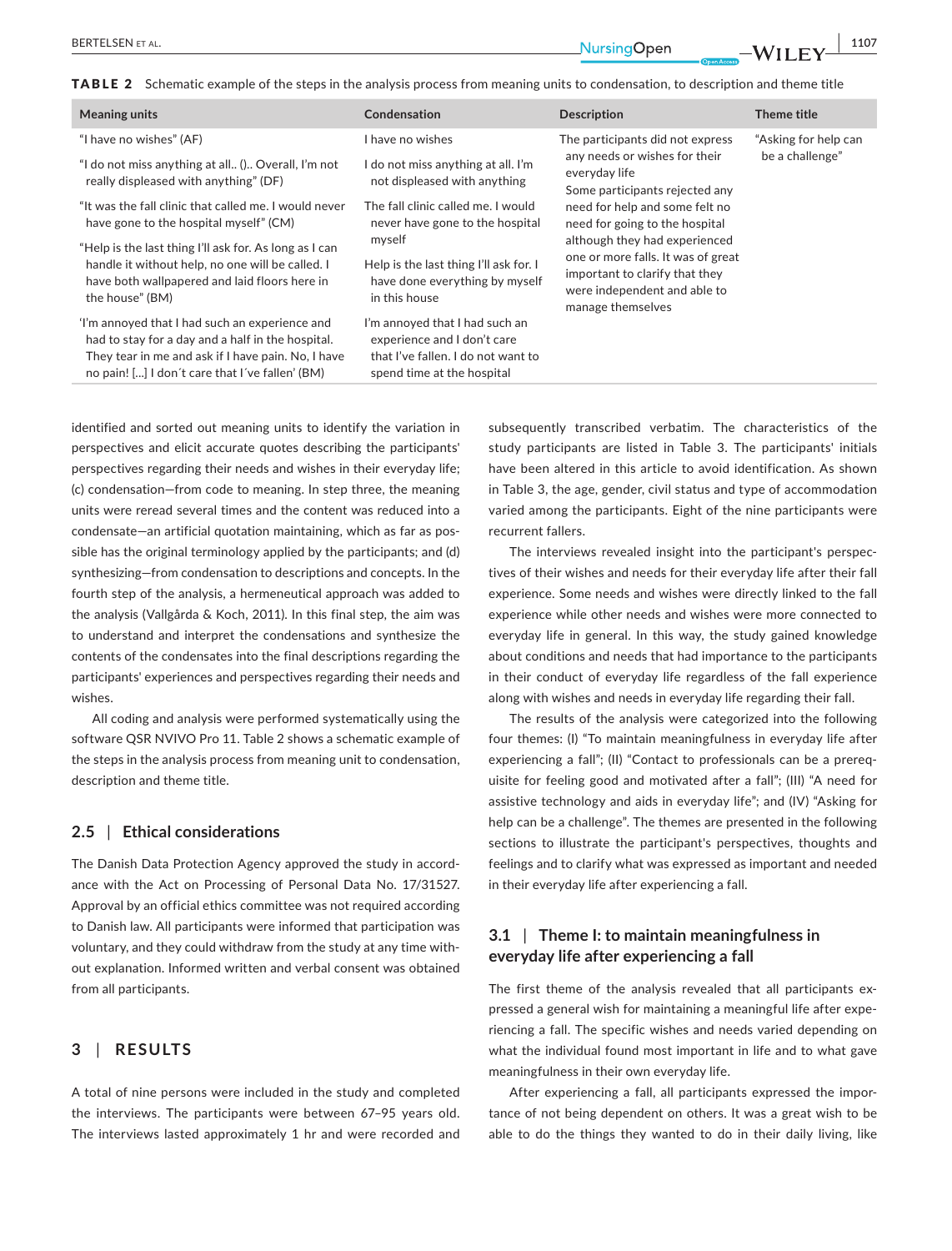| ID        | Age | Gender | Civil status | Number of<br>children | Type of housing      | Number of falls | Relative participating<br>in the interview |
|-----------|-----|--------|--------------|-----------------------|----------------------|-----------------|--------------------------------------------|
| AF        | 76  | F      | Single       | $\Omega$              | Rented accommodation | >2              | None                                       |
| <b>AM</b> | 79  | M      | Married      | $\mathbf 0$           | Rented accommodation | >2              | Spouse                                     |
| <b>BF</b> | 78  | F      | Married      | 2                     | Real estate          | $\overline{2}$  | Spouse                                     |
| <b>CF</b> | 88  | F      | Single       | $\mathbf{O}$          | Rented accommodation | >2              | <b>None</b>                                |
| DF        | 95  | F      | Widow        | 3                     | Real estate          | >2              | None                                       |
| <b>BM</b> | 84  | M      | Married      | 2                     | Real estate          | $\mathbf{1}$    | Spouse                                     |
| EF        | 74  | F      | Widow        | 2                     | Rented accommodation | >2              | None                                       |
| <b>CM</b> | 67  | M      | Divorced     | $\overline{2}$        | Rented accommodation | >2              | Girlfriend                                 |
| <b>DM</b> | 77  | M      | Married      |                       | Real estate          | >2              | None                                       |

*Note*: The ID abbreviation is fictional.

Abbreviations: F, female; M, male.

engaging in creative activities such as knitting. Maintaining cogni‐ tive competence and keeping one's owns identity was a prominent element:

I wish that I will be able to do what I like to do (CF)

Most of the men participating in the study expressed the impor‐ tance of being able to drive their car. Not being able to drive by them‐ selves after their fall experience affected their independence and gave a feeling of lost identity:

> It is the most important wish for me; to be able to drive by myself. So I do not have to bring my wife along every time (MB)

The participants also expressed an important need for social con‐ tact after their fall experience. To be needed and to need others was expressed as an important part of life. To thrive and maintain mean‐ ingfulness in everyday life, most participants uttered a need and wish for social contact and caring from others after their fall experience. Participants not having the option of sharing everyday life with others underlined that they at times could feel lonely:

| It's just that once in a while, you can sit down and feel |      |
|-----------------------------------------------------------|------|
| I mean, you could use another person at the other         |      |
| side of the table to talk to                              | (AM) |

Although all the basic needs in everyday life were fulfilled, food, cleaning and laundry were delivered to the house of the participant, living with limited social contact became the most important issue in his everyday life and caused a wish for more social contact and caring from others. Although a person came to clean, another person came to get the dirty laundry and a third person delivered a hot meal daily, this social contact did not bring meaningfulness into everyday life of the participant. Empathetic and authentic care and interest from another human being were

needed to fulfil the participants' social needs in his everyday life after he had experienced a fall.

# **3.2** | **Theme II: contact with professionals can be a prerequisite for feeling well and motivated after a fall**

When talking to the participants about their wishes and needs in their everyday life after experiencing a fall, several participants expressed that having contact with professionals was a highlight in their everyday life. To avoid falling again, professional help and care had statistically significant importance to most participants and getting specialist knowledge from clinical profes‐ sionals was praised among the participants. The fact that being in contact with health professionals who wanted to help them avoid falling again was expressed as a great value to the partici‐ pants and the professional contact motivated participants to at‐ tend the Falls Clinic for fall assessment and to comply with the recommendations:

| I'd like to avoid falling and I am attending the Falls |      |
|--------------------------------------------------------|------|
| Clinic and the fact that something is happening gives  |      |
| me a lot                                               | (DM) |

Getting in touch with the Falls Clinic and being taking care of by clinical professionals was also expressed as being a big dream coming true:

> It's my big dream now that they figure out what it is (what caused her many falls) (CF)

Likewise, participating in physical training with a professional physiotherapist was a highlight in everyday life and the participants experienced pleasure and benefits when attending training sessions. Participating in training was described as generating not only physical benefits, but also social and emotional benefits and was expressed as a "highlight of the week":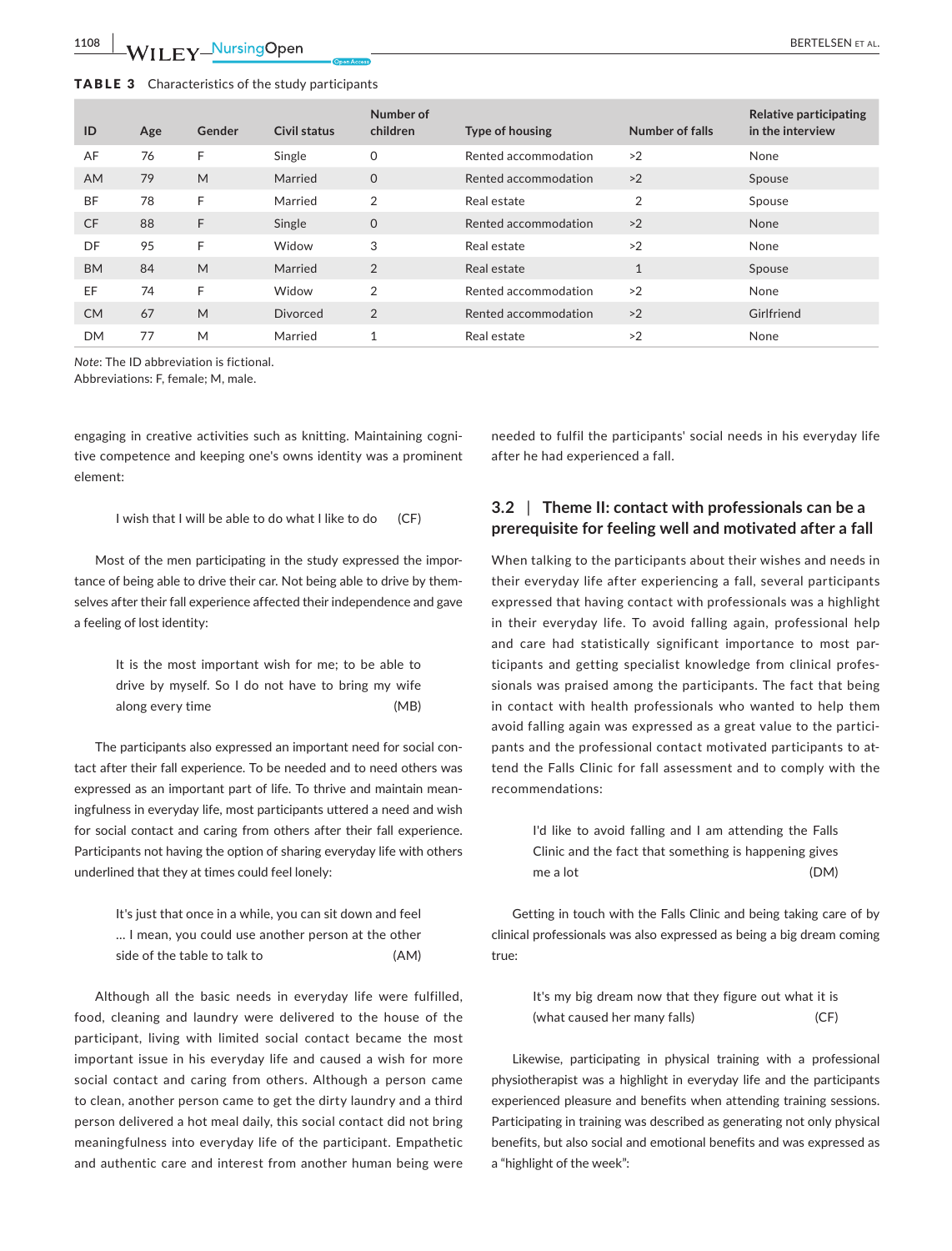I'm glad to attend training with the physiotherapist because we learn a lot […] I really think it helps. They are skilled […] I'm looking forward to coming there […] that's a highlight of the week (AM)

Thus, receiving professional help and care was of great importance in everyday life of the participants, who had wishes, needs and dreams of getting help to avoid falling again and maintain independency. The participants spoke warmly about the professional caregivers, doctors and therapists and expressed that the given fall interventions gave them the needed information, motivation and guidance. Advice on how to get up from the floor after a fall and information from the clinical nurses about how drop in blood pressure, when rising from a bed, can be associated with risk of falling, was emphasized by most par‐ ticipants as being important and needed information to manage daily living after a fall.

The participants also emphasized that the health professionals at the Falls Clinic had a holistic approach in their way of treating the patients, and this was highly praised among the participants:

## They do a great job to get around the whole person (BF)

The participants felt that the health professionals had skills, which embraced the whole person and not just one single part of the body, which was expressed as needed to receive help and care that was in accordance with the daily life of older persons who have experienced a fall.

## **3.3** | **Theme III: a need for assistive technology and aids in everyday life**

The third theme of the analysis illustrated that participants expressed a need for assistive technology and aids in their everyday life after a fall event to feel safe and independent from others. Several participants expressed wishes for several technologies and help supplies that could help them in their everyday life to reduce the risk of falling again, being able to manage daily activities by themselves, like taking a shower and to do everyday activities without being depending on help from others:

> I would really like to have a handle inside the shower, one I could hold on to. Because when you rinse the soap out of your hair, you'll lean back with your eyes closed (EF)

The need of assistive technology and aids was based on a wish for preventing another fall as well as a wish for assistance in the event of a fall. Mobile walkers were perceived as being able to reduce the risk of further falls, and an emergency call device was expressed as a lifeline for receiving help if the older person was to experience an‐ other fall. By expressing these needs, the participants were planning ahead and wanted to implement safety technologies to help manag‐ ing and preventing further falls.

The analysis showed that the request for assistive technology and aids was only expressed by female participants. Some male par‐ ticipants expressed that planning ahead and thoughts about fall pre‐ vention were just not present in their minds because they did not think about their fall experience in their everyday life.

## **3.4** | **Theme IV: asking for help can be a challenge**

As a fourth theme, the analysis identified a group of participants who had difficulties expressing their wishes and needs in their everyday life after they had experienced a fall and some of these participants directly rejected any need for help in their daily living. This group of participants felt no need to contact health professionals and had no need for going to the hospital although they had experienced one or more falls:

> It was the Falls Clinic that called me. I would never have gone to the hospital myself (CM)

These participants did not perceive their fall as a problem, but as a result of either "bad luck" or as an age-related phenomenon, which was unavoidable. The participants seemed not to be aware of the possibilities of getting professional help, help supplies or treatment to optimize their everyday life.

For some participants, it was of great importance to clarify that they, despite their fall experience, were independent and able to manage the daily life by themselves:

> Help is the last thing I'll ask for. As long as I can handle it without help, no one will be called. I have both wall‐ papered and laid floors here in the house (BM)

Therefore, suddenly having a fall experience and being in need for help was perceived as an annoying element in everyday life, where the participant most of all would do without:

> I'm annoyed that I had such an experience and had to stay for a day and a half in the hospital. They tear in me and ask if I have pain. No, I have no pain! [...] I don´t care that I´ve fallen! (BM)

Going from a feeling of being a healthy fit man to the one who is in need of help and is getting in touch with the healthcare system contributed to the feeling of adopting a new identity as an "older frail person", and thus the need for help was being denied and rejected. Both men and women were present in this group of participants; however, we found most of the men rejecting the need for help and being silent about their needs and wishes after their fall experience.

## **4** | **DISCUSSION**

Our study revealed that the needs and wishes of older persons who have experienced a fall are complex and vary depending on what the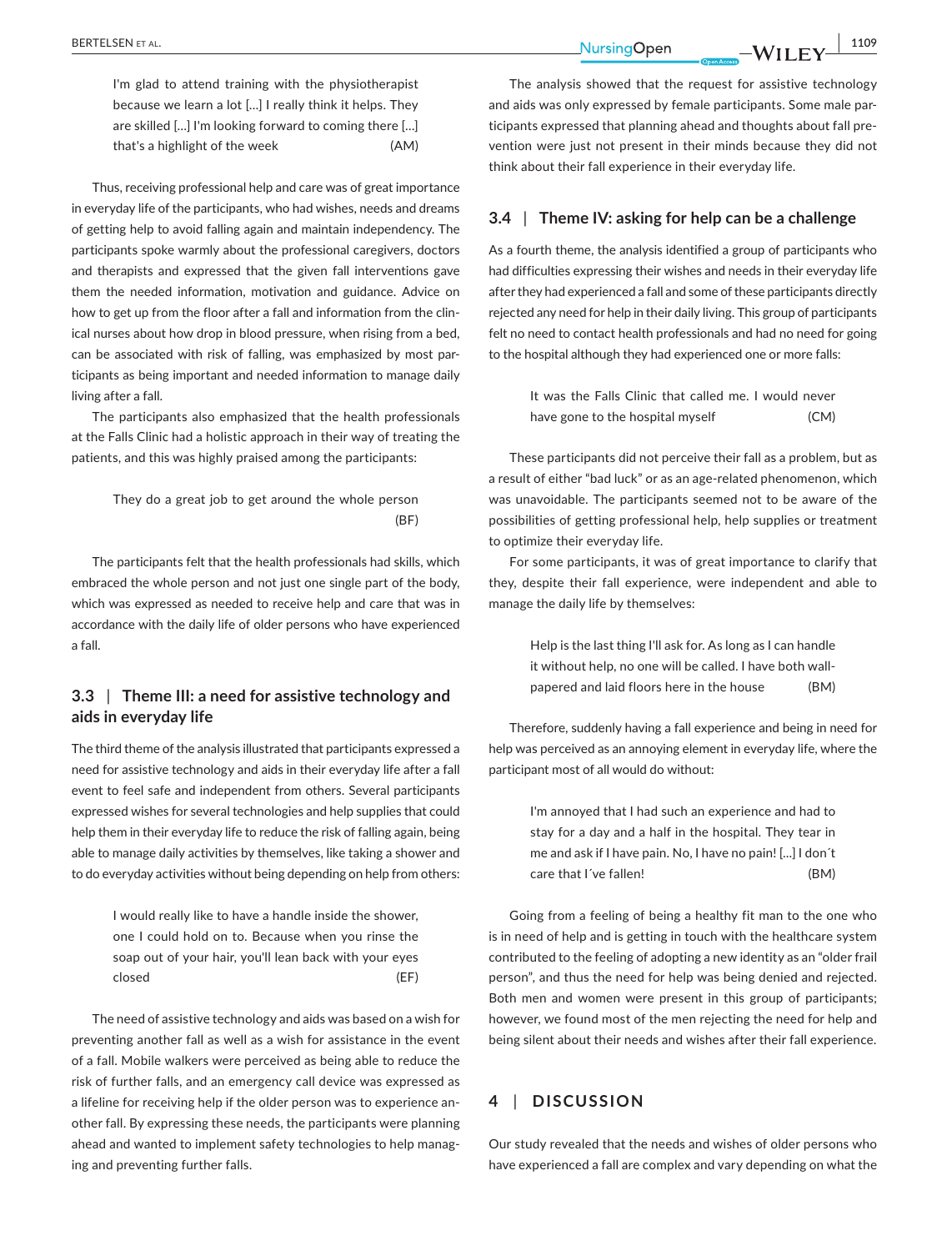**1110 WILEY NUISING OPEN BERTELSEN** ET AL.

older persons define as meaningful in their everyday life. To feel that everyday life is meaningful, older persons after a fall event need to be able to do the things they want to do and to keep on doing the things they have been used to do. Our findings highlight the impor‐ tance of providing treatment, care and services that contribute to what the individual define as meaningful in their everyday life after experiencing a fall. Healthcare services should help the person to sustain the feeling of being an independent human being doing the things they have been used to do before the fall experience.

The study emphasizes that care and interest from others are great social needs in everyday life of older persons who have expe‐ rienced a fall and contact with health professionals within a holistic approach are valued and expressed as a highlight in everyday life after a fall event. A need and wish for assistive technology and aids seems furthermore to be represented among women, who tend to plan to avoid another fall. The study also identified an expression of no needs and a denial of need for help which could represent a lack of knowledge about possible treatment opportunities and services or a norm where need for help after a fall event is considered as a threat to the individual identity and independency.

To our knowledge, this is the first study to explore the needs and wishes in everyday life of older persons who have experienced a fall. But our findings contribute to other studies showing that effec‐ tive health care from a highly competent staff is valued and wished for among older people (Hallgren, Ernsth Bravell, Dahl Aslan, & Josephson, 2015). These findings also contribute to the statements by WHO, outlining that it is highly important that health profession‐ als and caregivers are aware of the great variation in patients wishes and needs and that healthcare services must provide older-personcentred care which meets the needs of the individual older person, not only focusing on the specific disease (Beard et al., 2016; WHO, 2018).

Regarding the need and wish for assistive technology, another study likewise reported that medical devices are needed and val‐ ued (Schoberer, Breimaier, Mandl, Halfens, & Lohrmann, 2016). Additionally, our analysis reveals that the wish for assistive tech‐ nology and aids has a tendency to be gender‐dependent since only female participants requested this. Similarly, Bergeron et al. (2016), assessing older women's responses and decisions after a fall, re‐ ported that several women were planning ahead and implementing safety measures to help manage and prevent future falls (Bergeron et al., 2016). Correspondingly, a study with both men and women reported how a male participant believed that his pride was a barrier for making contingency plans. The male participant did not like using assisting devices (such as his four‐wheeled walker), which he be‐ lieved would stigmatize him as someone who needed help (Charlton et al., 2018). These findings therefore indicate that the need for as‐ sistive technology and aids could be even higher than shown in our study, but male persons might have refrained in expressing these needs after their fall experience.

In contrast to the group of participants who expressed a great need and wish for getting professional help and assistive technology and aids into their everyday life, our study furthermore identified

a group of older fallers, who acted silently and did not express any expectations or needs for professional help after their fall experi‐ ence. In line with this, McInnes et al. found that a fall was not necessarily categorized as a health problem but more as either a result of "just sheer accidents" or because of inattention rather than to a persistent vulnerability (McInnes et al., 2011). Furthermore, they found that being at risk of falling was perceived as being synony‐ mous with frailty and therefore not relevant to those who did not perceive themselves in that way (McInnes et al., 2011). In this way, the denial of need for treatment and help in our study might reflect a desire to maintain independence and not being willing to make any changes (Pereles, Jackson, Rosenal, & Nixon, 2017). However, this expression of no need for help in everyday life after a fall event could also be explained by a lack of information and knowledge about the possible treatment and prevention services regarding fall experiences. Nevertheless, if the expression of being in no need for help is influenced by either lack of knowledge or is based on a denial of needs, there is room for providing better information in society. Older persons' refusal or non‐uptake of services are not an objec‐ tive free choice but rather the result of a set of external and poten‐ tial modifiable circumstances (Howse, Ebrahim, & Gooberman‐Hill, 2004). On the basis of this, we therefore encourage health organi‐ zations and municipalities to provide information to older citizens to supply them with sufficient knowledge, so older persons are able to know, judge and express what they wish and need in their everyday life after experiencing a fall. The provided information should contribute in a way that older individuals do not feel a lower self‐esteem because they have fallen and then keep away from expressing needs for help because they do not want a label of a "frail old faller". It is of utmost importance that fall information and advice is formed and communicated in a way that do not let older persons feel stigma‐ tized (Yardley, Donovan‐Hall, Francis, & Todd, 2006). A way to ad‐ dress this complex topic is to involve older people in service planning (Howse et al., 2004). Our study emphasizes that future research and the healthcare system, in general, should develop targeted initiatives that address older persons who are having difficulties expressing needs and wishes in their everyday life after experiencing a fall.

#### **4.1** | **Limitations**

In qualitative research, it is often discussed when data saturation are achieved and in our case with only nine participants this might be relevant. However, due to the uniqueness of each person, it can be argued that no data can be truly saturated (Wray, Markovic, & Manderson, 2007). The fact that eight of the nine participants were recurrent fallers might have influenced the results. However, we did not find any association between the recurrent fallers and their per‐ spectives and answers in the interviews. Further research including a larger sample size might contribute to this element.

Our study was a single centre study performed in Denmark based on the certain context, setting and the conditions of the participants. Therefore, it might not be possible to generalize our results to other older persons. However, our results give new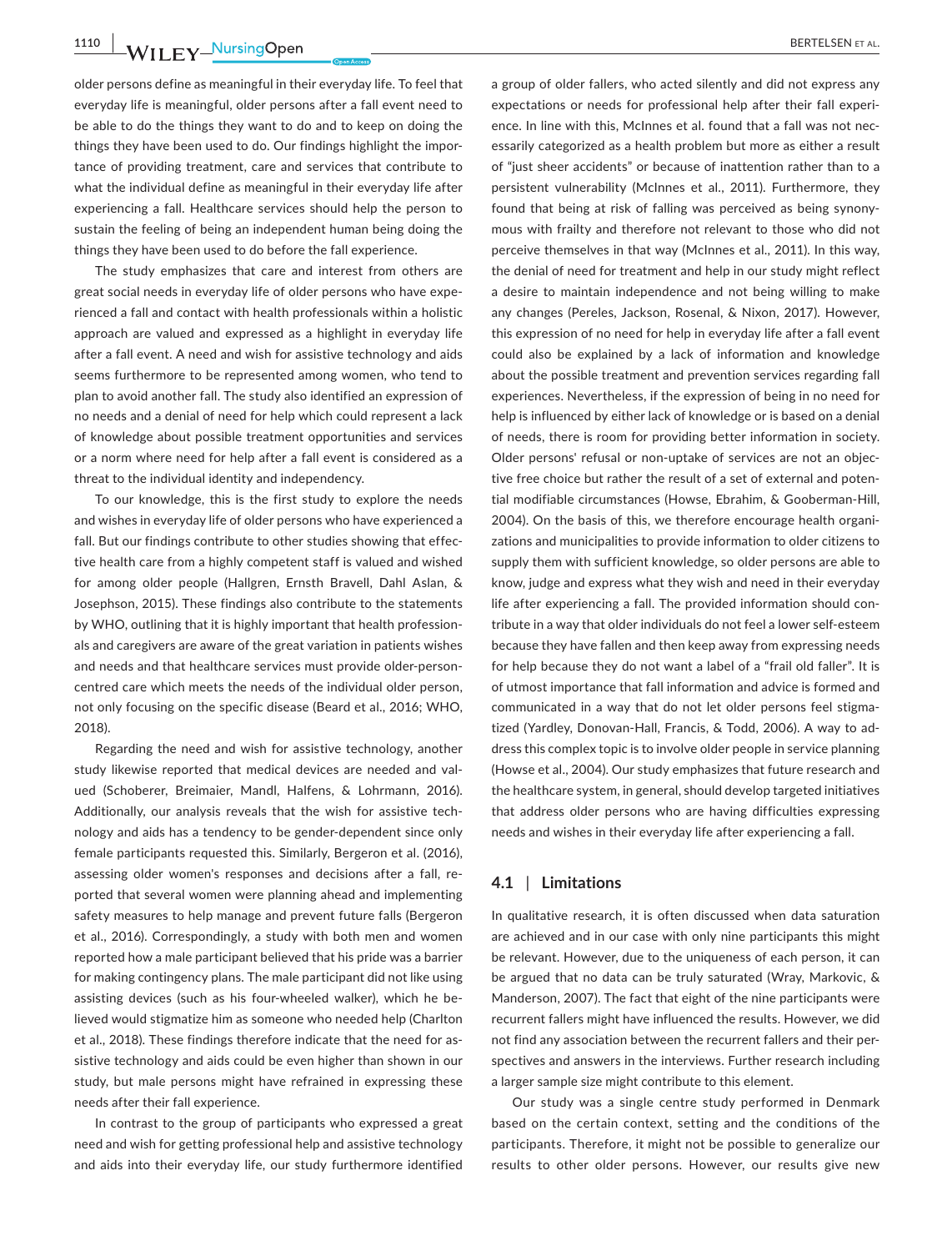insights that can be transferred to other groups of older persons in similar settings and within countries which are comparable to Denmark. Finally, we excluded residents living in nursing homes, patients not speaking Danish and cognitively disabled persons. In this way, the study does not represent the general outpatient fall population since the study focuses on a limited group of well‐func‐ tioning community‐dwelling older persons. However, we aimed for maintaining a homogeneous group of patients with a degree of variability into the sample (in terms of age, gender, civil sta‐ tus and type of accommodation) to get powerful results related to this type of population. To assess possible variations in patient‐ reported outcomes, future studies should include the even more vulnerable and frail patient groups. Thus, we recommend that further research should explore the wishes and needs after a fall experience in older persons living in nursing homes, older persons with minority background and older persons who are cognitively disabled.

## **5** | **CONCLUSION**

Data from this study add new information and awareness about older persons who have experienced a fall and clarify expression of their wishes and needs in their everyday life after a fall event. The study showed that needs and wishes of older people who have experienced a fall are complex and vary depending on what they define as meaningful in their everyday life. Care and interest from others are a great need in the everyday life of most older people after a fall event. Need and wish for assistive technology tend to be more fre‐ quent among women, whereas contact to professionals are valued and expressed as a highlight in the everyday life of both men and female. The study also pointed out that asking for and receive help can be a challenge and some older persons who have experienced a fall might have barriers to ask for and receive help in their everyday life after their fall event.

#### **ACKNOWLEDGEMENTS**

The authors thank the participants, for sharing their experiences.

#### **CONFLICT OF INTEREST**

The authors have no conflicts of interests.

#### **AUTHOR CONTRIBUTION**

ASB, JR and DN: conception and design of the work. All authors made substantial contribution to the analysis and interpretation of data. ASB and DN: first draft preparation. All authors revised it critically for important intellectual content. All authors approved the final version for publication and agree to be accountable for all as‐ pects of the work.

#### **ORCID**

*Ann Sophia Bertelse[n](https://orcid.org/0000-0003-3158-7898)* <https://orcid.org/0000-0003-3158-7898> *Dorthe S. Nielsen* <https://orcid.org/0000-0002-3954-7551>

#### **REFERENCES**

- Beard, J. R., Officer, A., de Carvalho, I. A., Sadana, R., Pot, A. M., Michel, J.‐P., … Chatterji, S. (2016). The World report on ageing and health: A policy framework for healthy ageing. *Lancet (London, England)*, *387*(10033), 2145–2154. [https://doi.org/10.1016/](https://doi.org/10.1016/S0140-6736(15)00516-4) [S0140-6736\(15\)00516-4](https://doi.org/10.1016/S0140-6736(15)00516-4)
- Bergeron, C. D., Friedman, D. B., Messias, D. K. H., Spencer, S. M., & Miller, S. C. (2016). Older women's responses and decisions after a fall: The work of getting "back to normal". *Health Care for Women International*, *37*(12), 1342–1356. [https://doi.org/10.1080/07399](https://doi.org/10.1080/07399332.2016.1173039) [332.2016.1173039](https://doi.org/10.1080/07399332.2016.1173039)
- Blake, A. J., Morgan, K., Bendall, M. J., Dallosso, H., Ebrahim, S. B. J., Arie, T. H. D., … Bassey, E. J. (1988). Falls by elderly people at home: Prevalence and associated factors. *Age and Ageing*, *17*(6), 365–372. <https://doi.org/10.1093/ageing/17.6.365>
- Charlton, K., Murray, C. M., & Kumar, S. (2018). Getting help quickly: Older people and community worker perspectives of contingency planning for falls management. *Disability and Rehabilitation*, *40*(2), 159–167.<https://doi.org/10.1080/09638288.2016.1247470>
- Dickinson, A., Horton, K., Machen, I., Bunn, F., Cove, J., Jain, D., & Maddex, T. (2011). The role of health professionals in promoting the uptake of fall prevention interventions: A qualitative study of older people's views. *Age and Ageing*, *40*(6), 724–730. [https://doi.](https://doi.org/10.1093/ageing/afr111) [org/10.1093/ageing/afr111](https://doi.org/10.1093/ageing/afr111)
- Folstein, M. F., Folstein, S. E., & McHugh, P. R. (1975). "Mini‐mental state". A practical method for grading the cognitive state of patients for the clinician. *Journal of Psychiatric Research*, *12*(3), 189–198. [https](https://doi.org/10.1016/0022-3956(75)90026-6) [://doi.org/10.1016/0022-3956\(75\)90026-6](https://doi.org/10.1016/0022-3956(75)90026-6)
- Hallgren, J., Ernsth Bravell, M., Dahl Aslan, A. K., & Josephson, I. (2015). In hospital we trust: Experiences of older peoples' decision to seek hospital care. *Geriatric Nursing*, *36*(4), 306–311. [https://doi.](https://doi.org/10.1016/j.gerinurse.2015.04.012) [org/10.1016/j.gerinurse.2015.04.012](https://doi.org/10.1016/j.gerinurse.2015.04.012)
- Howse, K., Ebrahim, S., & Gooberman‐Hill, R. (2004). Help‐avoidance: Why older people do not always seek help. *Reviews in Clinical Gerontology*, *14*(1), 63–70. [https://doi.org/10.1017/S095925980](https://doi.org/10.1017/S0959259804001212) [4001212](https://doi.org/10.1017/S0959259804001212)
- Mahler, M., & Sarvimaki, A. (2012). Fear of falling from a daily life perspec‐ tive; narratives from later life. *Scandinavian Journal of Caring Sciences*, *26*(1), 38–44.<https://doi.org/10.1111/j.1471-6712.2011.00901.x>
- Malterud, K. (2012). Systematic text condensation: A strategy for quali‐ tative analysis. *Scandinavian Journal of Public Health*, *40*(8), 795–805. <https://doi.org/10.1177/1403494812465030>
- Maxwell, J. A. (2013). *Qualitative research design: An interactive approach* (3rd ed.). Thousand Oaks, CA: SAGE Publications.
- McInnes, E., Seers, K., & Tutton, L. (2011). Older people's views in re‐ lation to risk of falling and need for intervention: A meta‐ethnog‐ raphy. *Journal of Advanced Nursing*, *67*(12), 2525–2536. [https://doi.](https://doi.org/10.1111/j.1365-2648.2011.05707.x) [org/10.1111/j.1365-2648.2011.05707.x](https://doi.org/10.1111/j.1365-2648.2011.05707.x)
- O'Loughlin, J. L., Robitaille, Y., Boivin, J. F., & Suissa, S. (1993). Incidence of and risk factors for falls and injurious falls among the community‐dwelling elderly. *American Journal of Epidemiology*, *137*(3), 342–354. [https://doi.org/10.1093/oxfordjournals.aje.](https://doi.org/10.1093/oxfordjournals.aje.a116681) [a116681](https://doi.org/10.1093/oxfordjournals.aje.a116681)
- Pereles, L., Jackson, R., Rosenal, T., & Nixon, L. (2017). Listening with a narrative ear: Insights from a study of fall stories in older adults. *Canadian Family Physician Médecin de Famille Canadien*, *63*(1),  $644 - 650$